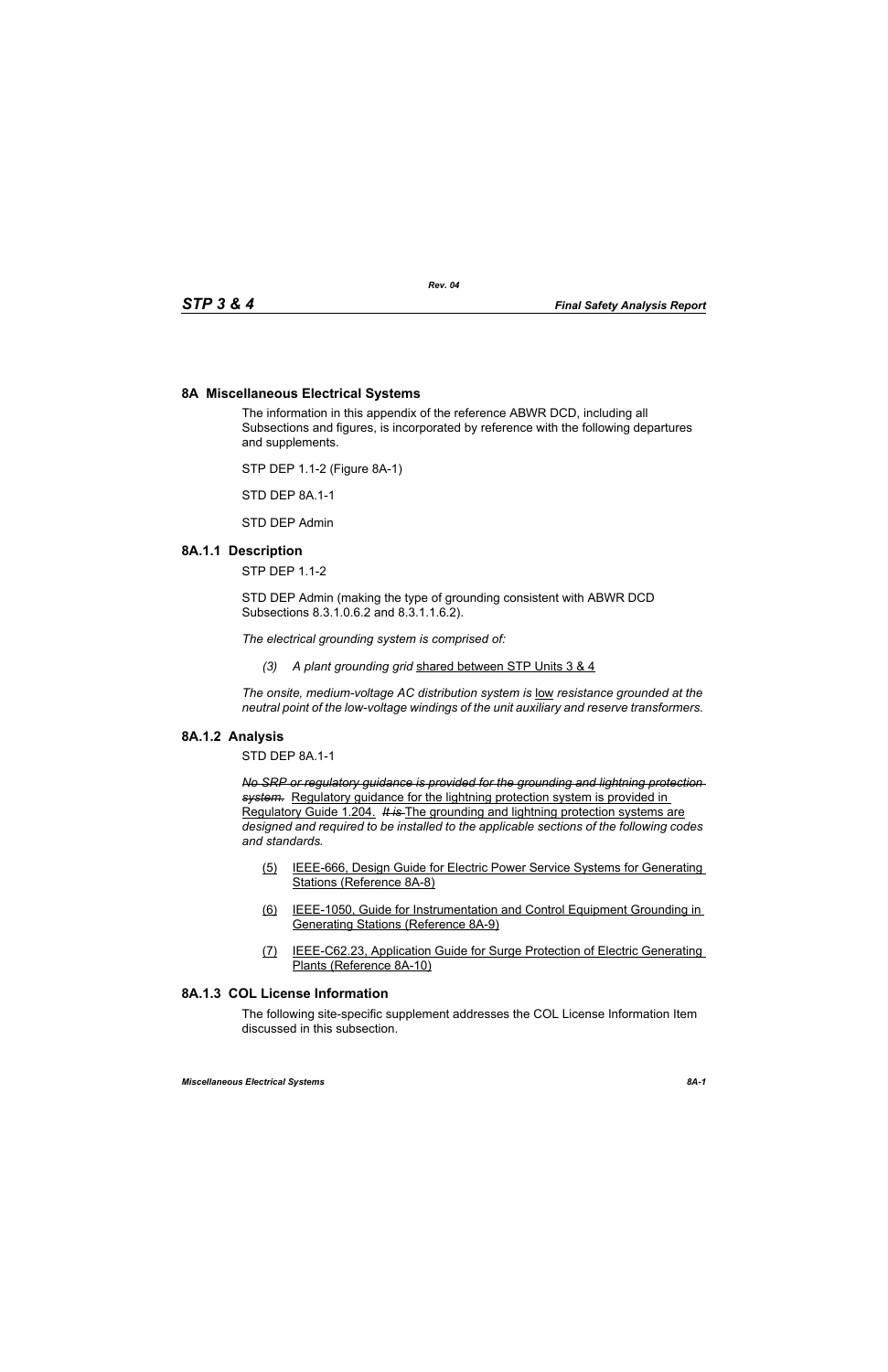Ground resistance measurements will be performed per guidance provided by IEEE-81 to determine that the required value of one ohm or less has been met and additions to the system will be made, if necessary, to meet the target resistance after site preparation and prior to construction of the permanent buildings. The FSAR will be updated in accordance with 10 CFR 50.71(e) to reflect the results of these evaluations. (COM 8A-1)

### **8A.2.3 COL License Information**

The following standard supplement addresses the COL License Information Item discussed in this subsection.

The design of the cathodic protection system meets the following minimum requirements consistent with the requirements in Chapter 11, Section 9.4 of the Utility Requirements Document issued by the Electric Power Research Institute (Reference 8A-5).

- *(1)* The need for cathodic protection on the entire site, portions of the site, or not at all is determined by analyses. The analyses are based on soil resistivity readings, water chemistry data, and historical data from the site gathered from before commencement of site preparation to the completion of construction and startup.
- *(2)* Where large protective currents are required, a shallow interconnected impressed current system consisting of packaged high silicon alloy anodes and transformer-rectifiers are normally used. The rectifiers are approximately 50% oversized in anticipation of system growth and possible higher current consumption.
- *(3)* The protected structures of the impressed current cathodic protection system are connected to the station grounding grid.
- *(4)* Localized sacrificial anode cathodic protection systems are used where required to supplement the impressed current cathodic protection system and protect surfaces which are not connected to the station grounding grid or are located in outlying areas.
- *(5)* Prepackaged zinc-type reference electrodes are permanently installed near poorly accessible protected surfaces to provide a means of monitoring protection level by measuring potentials.
- *(6)* Test stations above grade are installed throughout the station adjacent to the areas being protected for termination of test leads from protected structures and permanent reference electrodes.

### *8A.3.4* **8A.4 References**

STD DEP Admin

The following standard supplement addresses new references: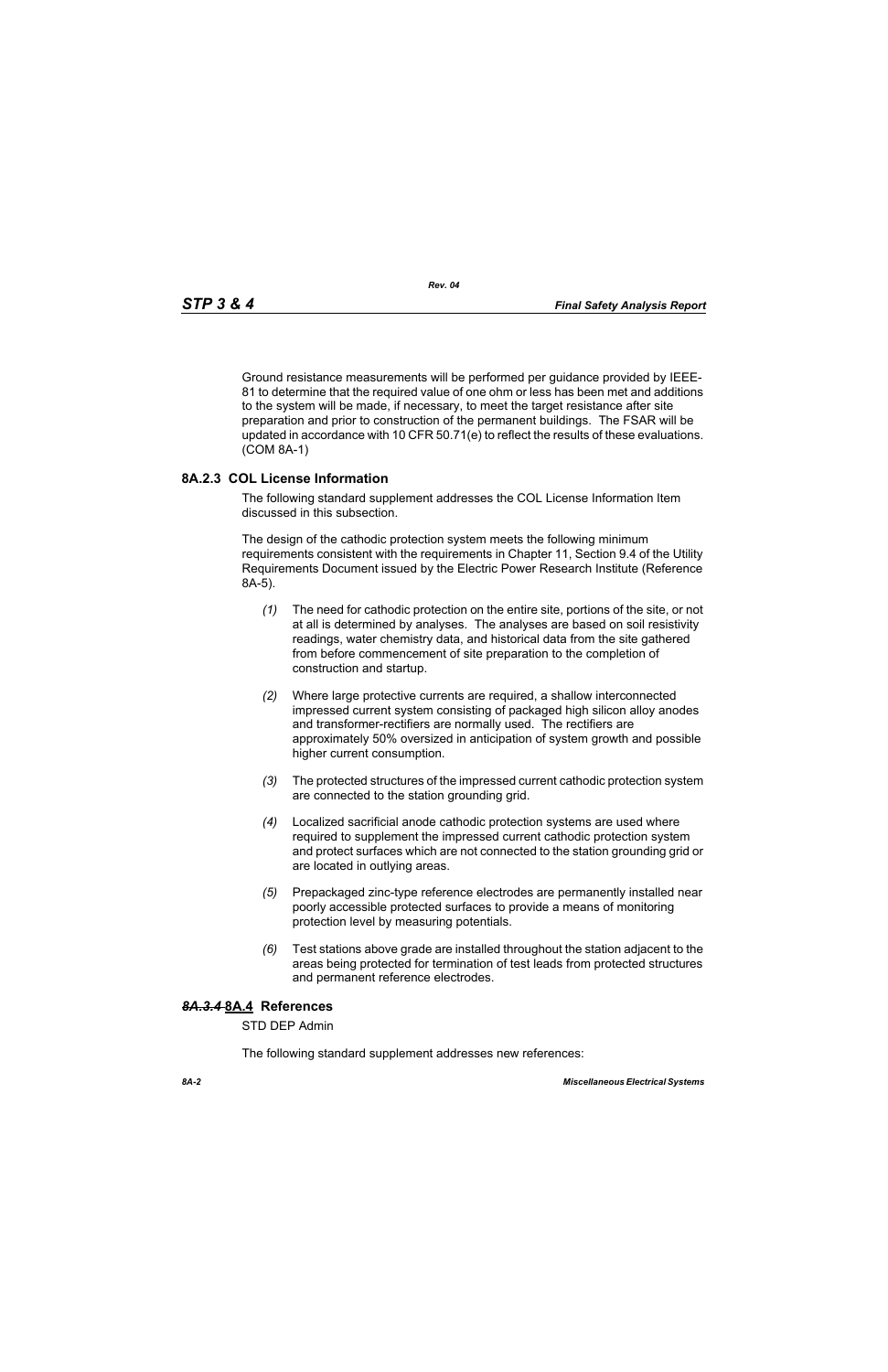| 8A-8 | IEEE-666, Design Guide for Electric Power Service Systems for |
|------|---------------------------------------------------------------|
|      | <b>Generating Stations</b>                                    |

- 8A-9 IEEE-1050, Guide for Instrumentation and Control Equipment Grounding in Generating Stations
- 8A-10 IEEE-C62.23, Application Guide for Surge Protection of Electric Generating Plants